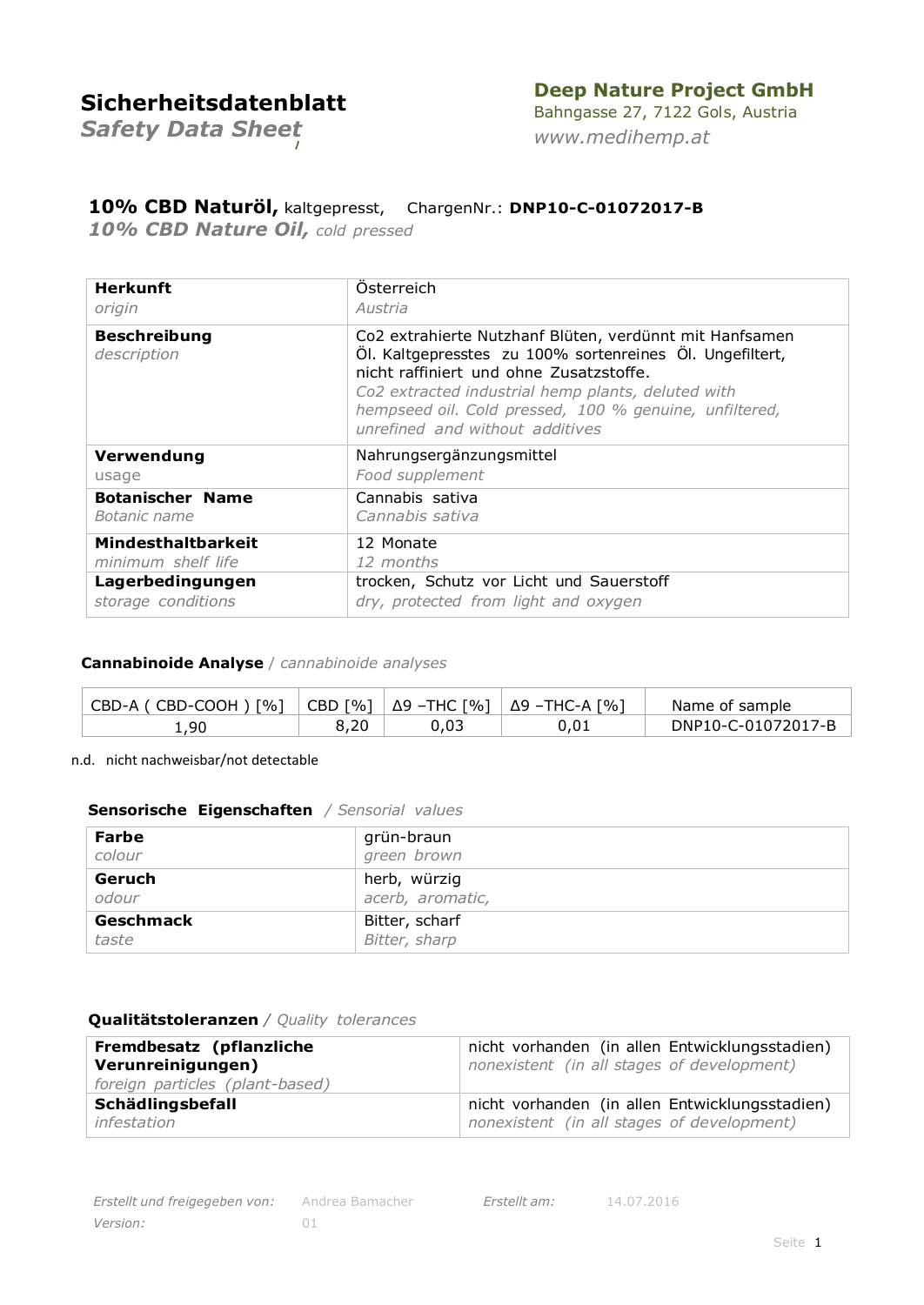### **Deep Nature Project GmbH**

*Safety Data Sheet*

Bahngasse 27, 7122 Gols, Austria *[www.medihemp.at](http://www.medihemp.at/)*

### **10% CBD Naturöl,** kaltgepresst, ChargenNr.: **DNP10-C-01072017-B**

*10% CBD Nature Oil, cold pressed*

#### **Chemische Eigenschaften** / *Chemical values*

| Pestizidrückstände<br>pesticides | Gemäß den gesetzlich festgelegten Höchstwerten der<br>europäischen und österreichischen Gesetzgebung in der jeweils<br>gültigen Verfassung.<br>In accordance with the values regulated by European and<br>Austrian law in its valid version. |  |  |
|----------------------------------|----------------------------------------------------------------------------------------------------------------------------------------------------------------------------------------------------------------------------------------------|--|--|
| <b>Schwermetalle</b>             | Gemäß den jeweils gültigen österreichischen und EU-                                                                                                                                                                                          |  |  |
| heavy metals                     | Vorschriften.<br>In line with the current Austrian and EU legislation.                                                                                                                                                                       |  |  |
| Säurezahl                        | $<$ 4 mg KOH/g                                                                                                                                                                                                                               |  |  |
| acid value                       |                                                                                                                                                                                                                                              |  |  |
| Peroxidzahl                      | $< 10$ meg/kg                                                                                                                                                                                                                                |  |  |
| peroxide value                   |                                                                                                                                                                                                                                              |  |  |
| <b>Aflatoxine</b>                | Gemäß den jeweils gültigen österreichischen und EU-                                                                                                                                                                                          |  |  |
| aflatoxines                      | Vorschriften.                                                                                                                                                                                                                                |  |  |
|                                  | In line with the current Austrian and EU legislation.                                                                                                                                                                                        |  |  |
| <b>Sonstiges</b>                 |                                                                                                                                                                                                                                              |  |  |
| others                           |                                                                                                                                                                                                                                              |  |  |

#### **Mikrobiologische Eigenschaften** */ Microbiological values*

|                                           | Einheit / Unit |                   |
|-------------------------------------------|----------------|-------------------|
| <b>Gesamtkeimzahl</b> / total plate count | KBE/g          | $1,0 \times 10^2$ |
| <b>Bacillus cereus/enterobacteriaceae</b> | KBE/q          | < 100             |
| E.coli / $E.$ coli                        | KBE/q          | < 10              |
| <b>Schimmel</b> / mould                   | KBE/g          | < 100             |
| <b>Salmonellen</b> / salmonella           | In $25g$       | n.n               |

Entspricht den gesetzlich festgelegten Grenzwerten der jeweils gültigen österreichischen Vorschriften und EU-Verordnungen/Richtlinien.

*In accordance with the values regulated by European and Austrian law in its valid version.*  $k.A. =$  keine Angaben; n.n. = not specified

#### **Polyzyklische aromatische Kohlenwasserstoffe** */ Polycyclic aromatic hydrocarbons*

| Benzo(a)pyren (PAK schwer)                                              | $< 2 \mu q/kg$<br>gemäß der Verordnung (EG) Nr. 208/2005<br>in accordance with requirements of Regulation<br>(EU) No. 208/2005  |
|-------------------------------------------------------------------------|---------------------------------------------------------------------------------------------------------------------------------|
| SUMME Benzo(a)anthracen, Benzo(a)pyren,<br>Benzo(b)fluoranthen, Chrysen | $< 10 \mu q/kg$<br>gemäß der Verordnung (EG) Nr. 208/2005<br>in accordance with requirements of Regulation<br>(EU) No. 208/2005 |

*Erstellt am:* 14.07.2016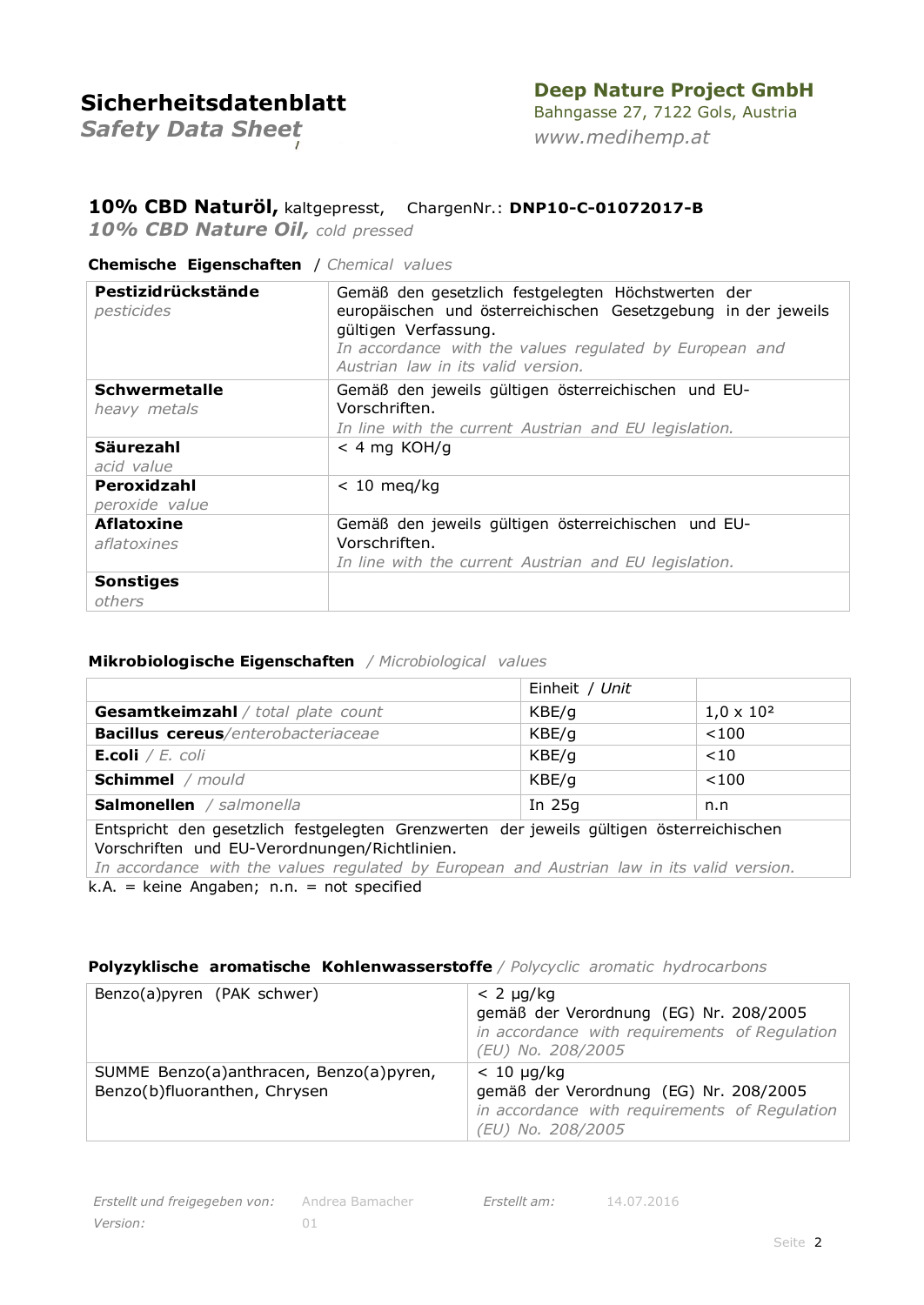## **Deep Nature Project GmbH**

*Safety Data Sheet*

Bahngasse 27, 7122 Gols, Austria *[www.medihemp.at](http://www.medihemp.at/)*

**10% CBD Naturöl,** kaltgepresst, ChargenNr.: **DNP10-C-01072017-B**

*10% CBD Nature Oil, cold pressed*

#### **Allergene** */ Allergens*

| Es ist ein Allergen im Produkt, oder<br>einem daraus hergestellten Produkt<br>enthalten:<br>Allergen contained in product or in<br>products manufactured from: | <b>Rezept</b><br>enthalten<br>Yes, in the<br>recipe | Kreuz-<br>konta-<br>mination<br><b>Cross</b><br>contaminat. | Nicht im<br><b>Rezept</b><br>enthalten<br>Not included<br>in the recipe |
|----------------------------------------------------------------------------------------------------------------------------------------------------------------|-----------------------------------------------------|-------------------------------------------------------------|-------------------------------------------------------------------------|
| Glutenhaltiges Getreide und<br>glutenhaltige Getreideerzeugnisse<br>cereals containing gluten and products<br>thereof                                          |                                                     |                                                             | X                                                                       |
| Krebstiere und Krebserzeugnisse<br>crustaceans and products thereof                                                                                            |                                                     |                                                             | X                                                                       |
| <b>Eier und Eiererzeugnisse</b><br>eggs and products thereof                                                                                                   |                                                     |                                                             | X                                                                       |
| <b>Fisch und Fischerzeugnisse</b><br>fish and products thereof                                                                                                 |                                                     |                                                             | X                                                                       |
| Erdnüsse und Erdnusserzeugnisse<br>peanuts and products thereof                                                                                                |                                                     |                                                             | $\mathsf{X}$                                                            |
| Soja und Sojaerzeugnisse<br>soybeans and products thereof                                                                                                      |                                                     |                                                             | X                                                                       |
| Milch und Milcherzeugnisse<br>milk and products thereof                                                                                                        |                                                     |                                                             | X                                                                       |
| Schalen- und Hülsenfrüchte<br>nuts, pulses and products thereof                                                                                                |                                                     |                                                             | X                                                                       |
| Senf und Senferzeugnisse<br>mustard and products thereof                                                                                                       |                                                     |                                                             | X                                                                       |
| Sesamsamen und Sesamerzeugnisse<br>sesame seeds and products thereof                                                                                           |                                                     |                                                             | X                                                                       |
| Sellerie und Sellerieerzeugnisse<br>celery and products thereof                                                                                                |                                                     |                                                             | $\times$                                                                |
| Schwefeldioxid und Sulfite in einer<br>Konzentration von mehr als 10 mg/kg<br>sulphur dioxide and sulphites at<br>concentrations of more than 10 mg/kg         |                                                     |                                                             | X                                                                       |
| <b>Lupine und Lupinerzeugnisse</b><br>lupine and products thereof                                                                                              |                                                     |                                                             | X                                                                       |
| Weichtiere und Weichtiererzeugnisse<br>molluscs and products thereof                                                                                           |                                                     |                                                             | X                                                                       |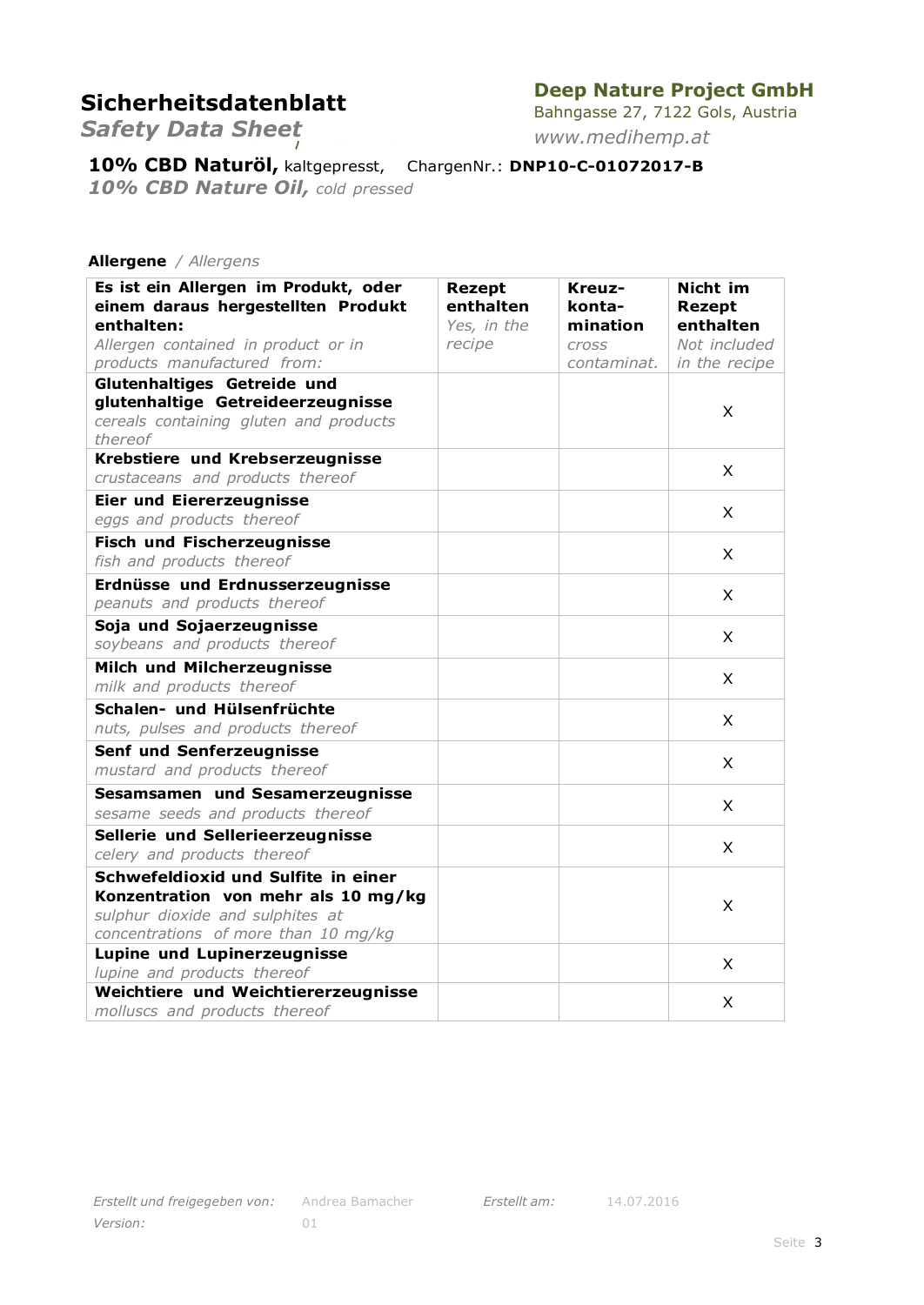## **Deep Nature Project GmbH**

*Safety Data Sheet*

Bahngasse 27, 7122 Gols, Austria *[www.medihemp.at](http://www.medihemp.at/)*

### **10% CBD Naturöl,** kaltgepresst, ChargenNr.: **DNP10-C-01072017-B**

*10% CBD Nature Oil, cold pressed*

#### **Gentechnologie** */ Use of genetically modified organism*

| Der genannte Artikel<br>The mentioned product                                                                                                                                                                                                                                                                                        | Ja<br>Yes    | <b>Nein</b><br>No. |
|--------------------------------------------------------------------------------------------------------------------------------------------------------------------------------------------------------------------------------------------------------------------------------------------------------------------------------------|--------------|--------------------|
| ist ein GVO oder enthält gentechnisch veränderte Organismen<br>is a GMO or contains GMO                                                                                                                                                                                                                                              |              | $\mathsf{x}$       |
| wird ganz oder teilweise aus GVO hergestellt<br>is completely or partly produced from GMO                                                                                                                                                                                                                                            |              | $\mathsf{x}$       |
| enthält eine Zutat, die ganz oder teilweise aus GVO hergestellt ist<br>contains an ingredient which is completely or partly produced from GMO                                                                                                                                                                                        |              | $\mathsf{x}$       |
| enthält eine Zutat, die mit Hilfe von gentechnisch veränderten<br>Mikroorganismen hergestellt wurde<br>contains an ingredient which was produced with the help of genetically modified<br>microorganisms                                                                                                                             |              | $\mathsf{x}$       |
| enthält eine Zutat, die mit Hilfe von Enzymen aus GVO hergestellt wurde<br>contains an ingredient which was produced with the help of enzymes produced<br>from GMO                                                                                                                                                                   |              | X.                 |
| enthält Bestandteile von biotechnologisch verändertem Mais oder<br>Ready-Soja-Komponenten<br>contains parts of biotechnologically modified maize or ready-soy components                                                                                                                                                             |              | $\mathsf{x}$       |
| enthält Bestandteile anderer kultivierter gentechnisch modifizierter<br><b>Pflanzen</b><br>contains parts of other cultivated genetically modified plans                                                                                                                                                                             |              | $\mathsf{x}$       |
| Der Anteil an unbeabsichtigten GVO-Kontamination ist kleiner als 0,9 %<br>The portion of unintentional GMO contamination is lower than 0,9 %                                                                                                                                                                                         | $\mathsf{x}$ |                    |
| Das Produkt ist nach den derzeit geltenden lebensmittelrechtlichen Vorschriften (EG-VO Nr.<br>1829 und 1830/2003) zu gentechnisch veränderten Lebensmitteln nicht<br>kennzeichnungspflichtig.<br>Under the present food legislation of genetically modified organisms the product does not have<br>to be labelled as containing GMO. |              |                    |

<sup>1)</sup> Da es sich um ein Naturprodukt handelt, sind die Werte nur Durchschnittswerte und können variieren. *Because of being a natural product, the figures are average values and can change.*